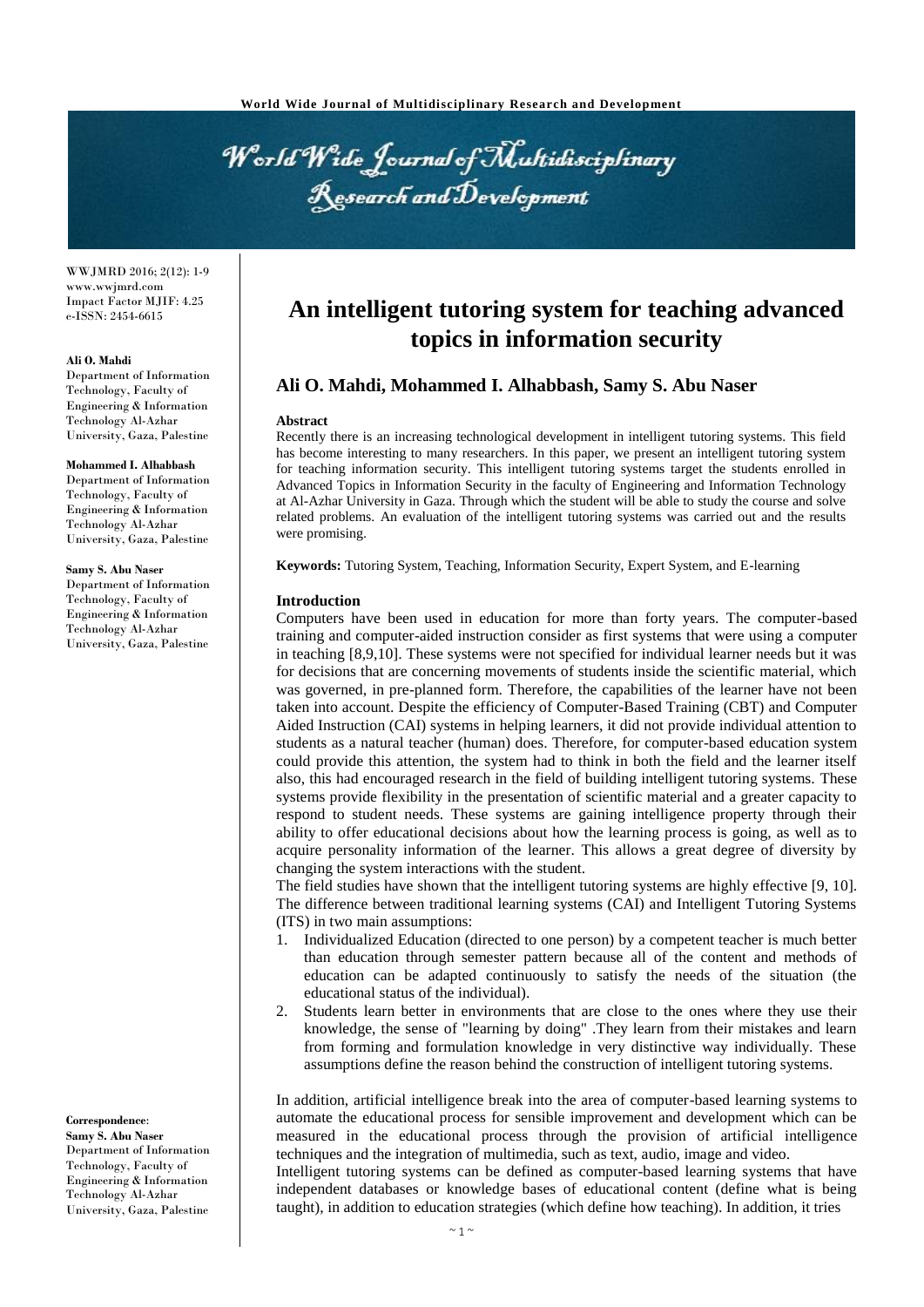to use the conclusions about the ability of the learner to understand the issues and to identify weaknesses and strength points so that it can adapt the learning process dynamically.

# **Literature Review**

There are several systems designed and developed for the purpose of education. These systems help students to learn quickly and increase their self-confidence. Some of these systems dedicated to teaching computer science such as [1, 2, 3, 6], Arabic and English language such as [4, 7] and Mathematics such as [5]. S. Abu-Naser et al. [1] they created and designed an ITS called JO-Tutor for helping Computer Science students to learn Java Programming language. Carter et al. [6] they developed an ITS for helping Computer Science students to learn debugging skills and use case-based reasoning. S. Abu-Naser. [2] He developed an ITS which called CPP-Tutor for helping Computer Science students to learn C++ Programming Language. C.J.Butz et al. [3] they created and developed an ITS which called Bits for helping Computer Science students to teach C++ Programming Language. Mona H. Mahmoud et al. [4] they developed ITS called AG\_TUTOR for helping Arabic language students to teach grammar of the Arabic language. Maria Virvou et al. [7] they developed an ITS for helping English Language students to teach the Passive Voice of English Language and given exercises to students. Sara Hennessy et al. [5] they developed an ITS for helping students who are 8-to12-year-olds to learn Primary Mathematics. A comparative study between Animated Intelligent Tutoring Systems (AITS) and Video-based Intelligent Tutoring Systems (VITS) [25], An agent based ITS for Parameter Passing In Java Programming[26], Java Expression Evaluation [28], Linear Programming[27,32], effectiveness of e-learning[29], computer aided instruction[30], effectiveness of the CPP-Tutor[31], teaching AI searching algorithms[33], teaching database to sophomore students in Gaza[34], and Predicting learners performance using NT and ITS [35].

## **Security-Tutor**

In this paper, we used ITSB authoring tool [11]. This tool designed and developed by Samy S. Abu Naser [11]. He used Delphi Embarcadero XE8, 2015; this tool supported two languages: English and Arabic and has two systems in one application. The first system is teacher system where it allows the teachers to add course materials, questions and answers. The second system is the student system where it allows the student to study course materials and answer exercises.

## **System Architecture**

This tool contains four modules: domain model, teaching model, student model and user interfaces. The first model arranges and organizes the material in chapters or lessons. The second model works as control engine. The third model provides the system with all required information so it can adapt itself to the student. The last model has two sections - one for the student and the other for the teacher as shown in Fig 1.



**Fig 1:** Overall System Architecture.

## **Domain Model**

This model deals with the chapters in the course of Advanced Topics in Information Security. This model works on arrangement of the chapters. There are two fundamental components in it. The first one, Domain Organization Model, deals with the organization and arrangement of the Chapter and its topics. Where chapters organized as follows: Chapter 1, Chapter 2, Chapter 3 and Chapter 4. The second components, repository, deals with the materials being taught itself.

The material of the Advanced Information Security course consists of the followings [13-24]:

#### **Chapter one includes**

Key Security Concepts, Levels of Impact, Computer Security Challenges, Assets of a Computer System, Vulnerabilities & Threats & Attacks, Countermeasures,

Threat Consequences & the Types of Threat Actions That Cause Each Consequence-Based on RFC 4949, Computer & Network Assets, Examples of Threats, Passive & Active Attacks, Security Requirements, Fundamental Security Design Principles, Attack Surfaces, Attack Surface Categories, Computer Security Strategy & Security implementation.

## **Chapter two includes**

Cryptographic Tools, Symmetric Encryption, Attacking Symmetric Encryption, Data Encryption Standard DES, Triple DES, Advanced Encryption Standard AES, Practical Security Issues, Block & Stream Ciphers, Message Authentication.

Hash Function Requirements, Security of Hash Functions, Public-Key Encryption Structure, Requirements for Public-Key Cryptosystems, Asymmetric Encryption Algorithms,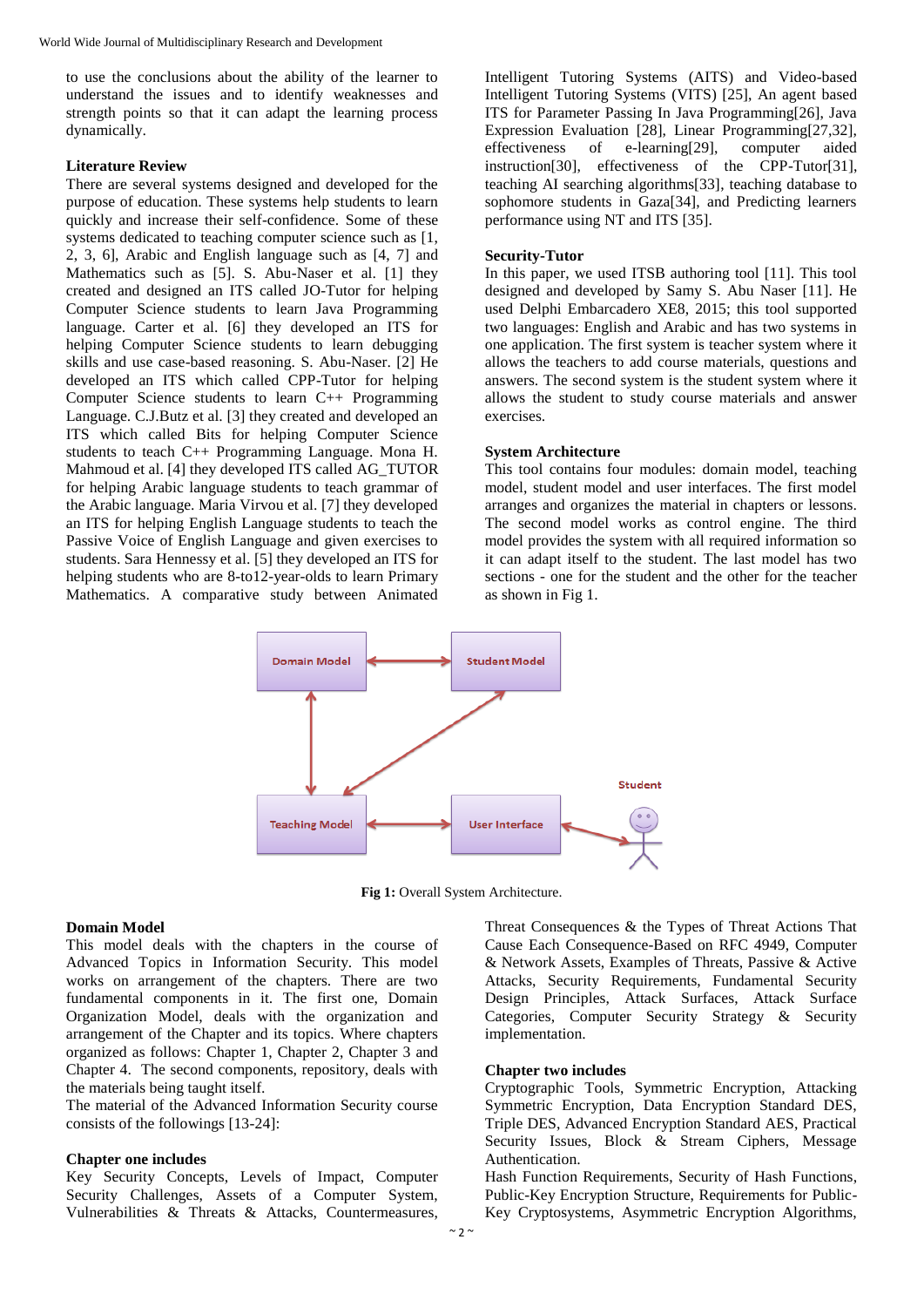Digital Signatures, Digital Envelopes, Random Numbers, Random Number Requirements, Random versus Pseudorandom, Practical Application: Encryption of Stored Data, Hash Functions, Hash Function Requirements, Security of Hash Functions, Hash Algorithms, MD5, MD4, Secure Hash Algorithm (SHA), SHA-1, SHA-512, SHA-3, Attacks on Hash Functions.

## **Chapter three includes**

Message Authentication, User Authentication, Authentication Process, Problems in Authentication, Risk Assessment for User Authentication, Assurance Level, Potential Impact, Password Authentication, Password Vulnerabilities, Threats to the UNIX password, UNIX Implementation, Password Cracking, Password File Access Control, Password Selection Strategies, Memory Cards, Smart Tokens, Electronic Identity Cards (eID), Password Authenticated Connection Establishment (PACE), Biometric Authentication, Remote User Authentication, Authentication Security Issues.

# **Chapter four includes**

Access Control, Access Control Principles, Access Control Policies, basic elements of access control, Subjects, Objects, Access Rights, Discretionary Access Control (DAC), Protection Domains, UNIX File Access Control, Mandatory Access Control (MAC), Compartments and Sensitivity Levels, Classification & Clearance, Dominance Relation, Role-Based Access Control, Task Based Access Control, Passive, Active Access Control, Attribute Based Access Control, Identity Management. Credential Management, Access Management.

# **Student Model**

A new student account must be created to have a profile where it allows the student to study course materials and answer exercises. The profile has information about the student such as session date, student name, student number, current score, overall score, level difficulty, and problem number during the each session. The current score represents student score for each level. The overall score represents student score for all level.

# **Teaching Module**

Teaching module works as a coordinator that controls the functionality of the whole system. Through this model, a student can answer questions on the first level and if he/she gets 70% mark or more, he/she can move to the second level. But if he/she fail to get the marks, he/she repeats to the examination at the same level.

# **User Interfaces**

This tool has one interface; it supports two classes of users, teachers, and students. When the teacher's log in the system, the teacher can add lessons, exercises, answers, initial information about the student, configure and adjust the color, font name, and size of all buttons, menus, combo boxes etc. Thus, this interface provides the system with the required robustness and flexibility. A screenshot of the teacher's interface is shown in Fig 2, Fig 3, Fig 4, Fig 5 and Fig 6.

| Quesions and Answers Data Entry                                                                       |                       | П | $\times$ |
|-------------------------------------------------------------------------------------------------------|-----------------------|---|----------|
| <b>Enter Question Text 1:</b><br>Threats are attacks carried out                                      |                       |   |          |
| <b>Enter Question Text 2:</b>                                                                         |                       |   |          |
| Enter Answer Choice 1: T                                                                              |                       |   |          |
| Enter Answer Choice 2: F                                                                              |                       |   |          |
| Enter Answer Choice 3:                                                                                |                       |   |          |
| Enter Answer Choice 4:                                                                                |                       |   |          |
| Enter Answer Choice 5:                                                                                |                       |   |          |
| Enter Answer Choice 6:                                                                                |                       |   |          |
| <b>Get Pic Name</b><br>Enter Picture link(optional)                                                   |                       |   |          |
| <b>Get Vedio Name</b><br>Enter Vedio link(Optional):                                                  |                       |   |          |
| Enter Hint for this question                                                                          |                       |   |          |
| Enter Correct Answers Choice 1<br> 0 <br>Choice 2<br>Choice 3<br>Choice 4<br>Choice 5<br>$\mathbf{1}$ | Choice 6              |   |          |
| Level of diffeculty<br>1                                                                              |                       |   |          |
| $\blacktriangleright$<br>$ \leq$<br>4<br>$\mathbf{x}$<br>✓<br>ь                                       | Close<br>$\mathbf{C}$ |   |          |

**Fig 2:** Form for adding questions and answers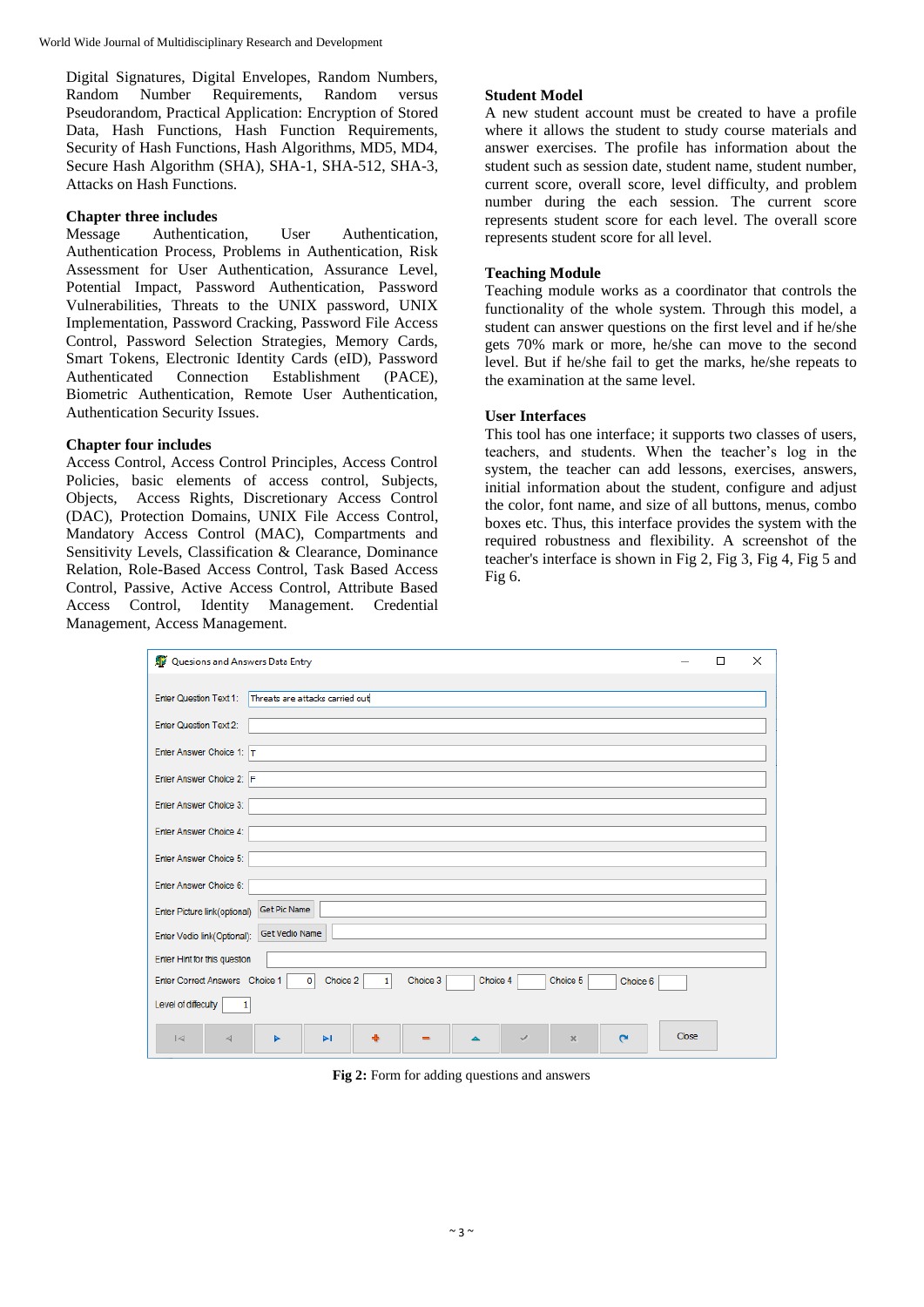World Wide Journal of Multidisciplinary Research and Development

| Add New Lesson / Example                       |                               |              |                                                                                 | $\times$                           |
|------------------------------------------------|-------------------------------|--------------|---------------------------------------------------------------------------------|------------------------------------|
| Lesson Detailes<br>Type<br>◯ Leasson ◉ Example | Lesson Chapter One<br>Title : | $\checkmark$ | Chapter 1.rtf<br>Chapter four.rtf<br>Chapter Two.rtf<br><b>ORACLES TREES AR</b> | ۸<br>save<br>Close<br>$\checkmark$ |
|                                                |                               |              |                                                                                 |                                    |
|                                                |                               |              |                                                                                 |                                    |
|                                                |                               |              |                                                                                 |                                    |
|                                                |                               |              |                                                                                 |                                    |
|                                                |                               |              |                                                                                 |                                    |
|                                                |                               |              |                                                                                 |                                    |
|                                                |                               |              |                                                                                 |                                    |
|                                                |                               |              |                                                                                 |                                    |
|                                                |                               |              |                                                                                 |                                    |
|                                                |                               |              |                                                                                 |                                    |
|                                                |                               |              | unnararret, sunnarchar annsre onsum consta                                      |                                    |

**Fig. 3:** Form for adding Lessons and Examples

| Constants Data Entry        |                                |                  |              |                   |              |                  | $\Box$       | $\times$ |
|-----------------------------|--------------------------------|------------------|--------------|-------------------|--------------|------------------|--------------|----------|
| ITS Basic Data Studnts Data | Colors                         |                  |              |                   |              |                  |              |          |
|                             | <b>Background Color</b>        | <b>Font Name</b> |              | <b>Font Color</b> |              | <b>Font Size</b> |              |          |
| Forms                       | clScrollBar<br>$\checkmark$    |                  |              |                   |              |                  |              |          |
| Labels                      |                                | Arial            | $\checkmark$ | clBlack           | $\checkmark$ | 11               | $\checkmark$ |          |
| <b>Buttons</b>              |                                | Arial            | $\checkmark$ | clBlack           | $\checkmark$ | 11               | $\checkmark$ |          |
| Page Sheet                  |                                | Arial            | $\checkmark$ | clMaroon          | $\checkmark$ | 9                | $\checkmark$ |          |
| Richedit                    | clinfoBk<br>$\checkmark$       | Arial            | $\checkmark$ | clBlue            | $\checkmark$ | 9                | $\checkmark$ |          |
| <b>List Box</b>             | clBtnFace<br>$\checkmark$      | Arial            | $\checkmark$ | clBlue            | $\checkmark$ | 9                | $\checkmark$ |          |
| Combo Box                   | ┍<br>clBtnFace<br>$\checkmark$ | Arial            | $\checkmark$ | ciBlue            | $\checkmark$ | 9                | $\checkmark$ |          |
| Edit                        | clinfoBk<br>$\checkmark$       | Arial            | $\checkmark$ | ciBlue            | $\checkmark$ | 9                | $\checkmark$ |          |
|                             |                                |                  |              |                   |              |                  |              |          |
|                             |                                | Save             |              | Close             |              |                  |              |          |
|                             |                                |                  |              |                   |              |                  |              |          |

**Fig. 4:** Form for adjusting Fonts of all screens of the system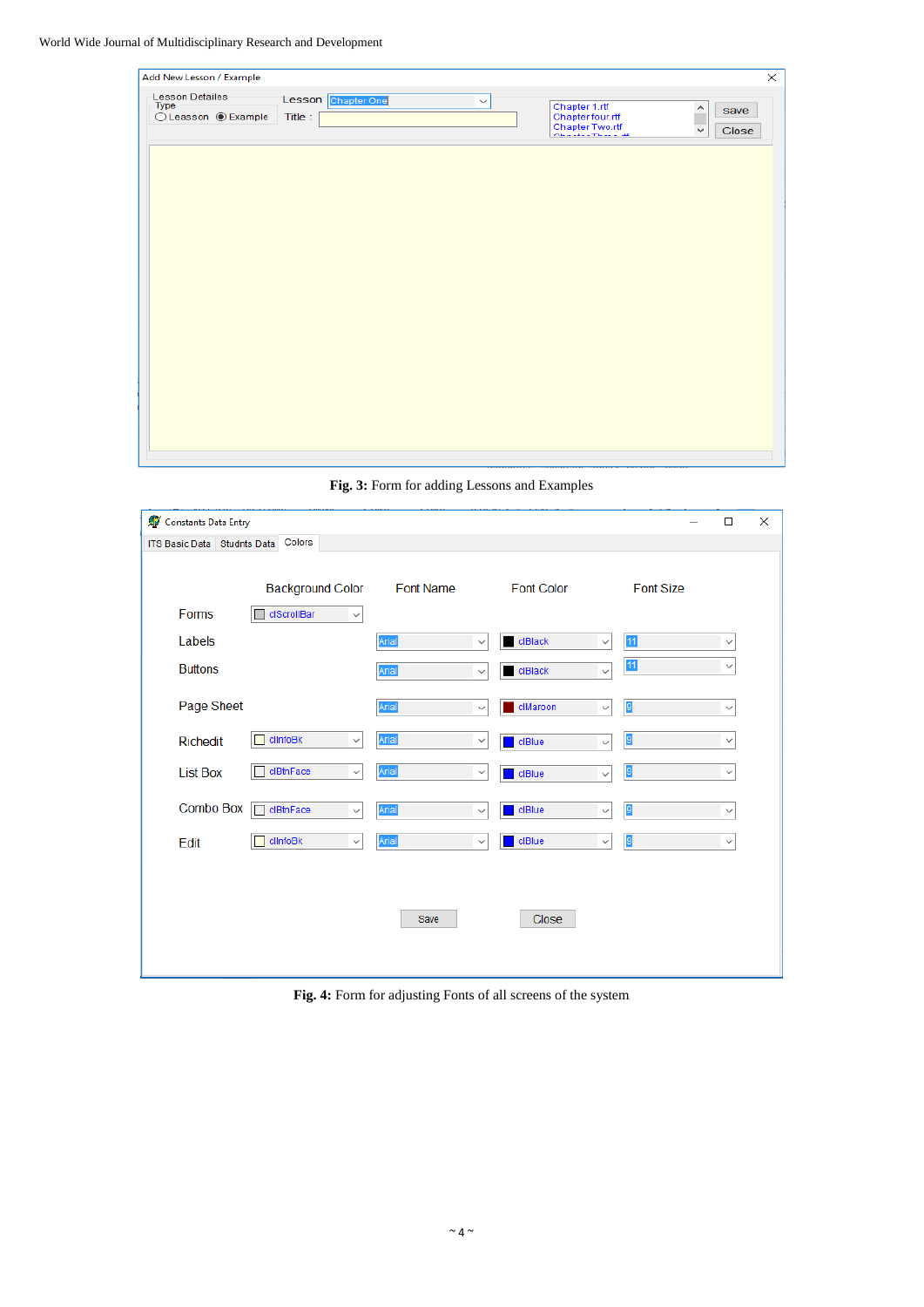| Constants Data Entry                                                                      | $\Box$ | $\times$ |
|-------------------------------------------------------------------------------------------|--------|----------|
| ITS Basic Data Studnts Data Colors                                                        |        |          |
|                                                                                           |        |          |
| Enter Title of The ITS System (English)<br><b>Advanced Topics in Information Security</b> |        |          |
| Enter Title of The ITS System (Arabic)<br>موضوعات منقدمة في أمن المعلومات                 |        |          |
| Enter location of the Data Base<br>c:\work                                                |        |          |
| Enter Name of creator of the ITS (English) Ali Osama Mahdi                                |        |          |
| Enter Name of creator of the ITS (Arabic)<br>طی أسامه مهدی                                |        |          |
| <b>Integer Value</b><br>Enter the meaning of $@$ symbol                                   |        |          |
| <b>Float Value</b><br>Enter the meaning of # symbol                                       |        |          |
| Boolean value<br>Enter the meaning of \$ symbol                                           |        |          |
| Enter the meaning of % symbol<br>Char value<br>$\checkmark$                               |        |          |
| String value<br>Enter the meaning of $\land$ symbol<br>$\checkmark$                       |        |          |
| Enter User Interface Language<br>عربی - Arabic<br>$\checkmark$                            |        |          |
| Save<br>Close                                                                             |        |          |

**Fig. 5:** Form for adding constants of the system

| ITS Basic Data Studnts Data Colors                                                                                           |  |
|------------------------------------------------------------------------------------------------------------------------------|--|
|                                                                                                                              |  |
|                                                                                                                              |  |
| 20011234<br><b>Enter Student Number</b>                                                                                      |  |
| <b>Enter Student Name</b><br>ali                                                                                             |  |
| Advanced Topics in Information Security<br><b>Enter Student Major</b>                                                        |  |
| <b>Enter Student GPA</b><br>$\mathbf{o}$                                                                                     |  |
| Enter Student Passed Credits<br>$\circ$                                                                                      |  |
|                                                                                                                              |  |
|                                                                                                                              |  |
|                                                                                                                              |  |
| $\blacktriangleright$ l<br><b>Close</b><br>$\vert \prec$<br>$\times$<br>$\mathbf{C}$<br>$\triangleleft$<br>►<br>$\checkmark$ |  |
|                                                                                                                              |  |
|                                                                                                                              |  |

**Fig. 6:** Form for adding initial students' information

When the student log into the system, he/she will be able to see the lessons, examples and questions.

The lessons will appear in the rectangle with the name "lessons area" and the example for each lesson will appear in the rectangle with the name "example area". When the student clicks on Exercises button then new problem button will be able to see Questions. Thus, be able to answer these questions. To ensure they are correct answer must click on check button. When the student wants to see his/her performance must click on a state. See Fig 7, Fig 8, Fig 9 and Fig 10.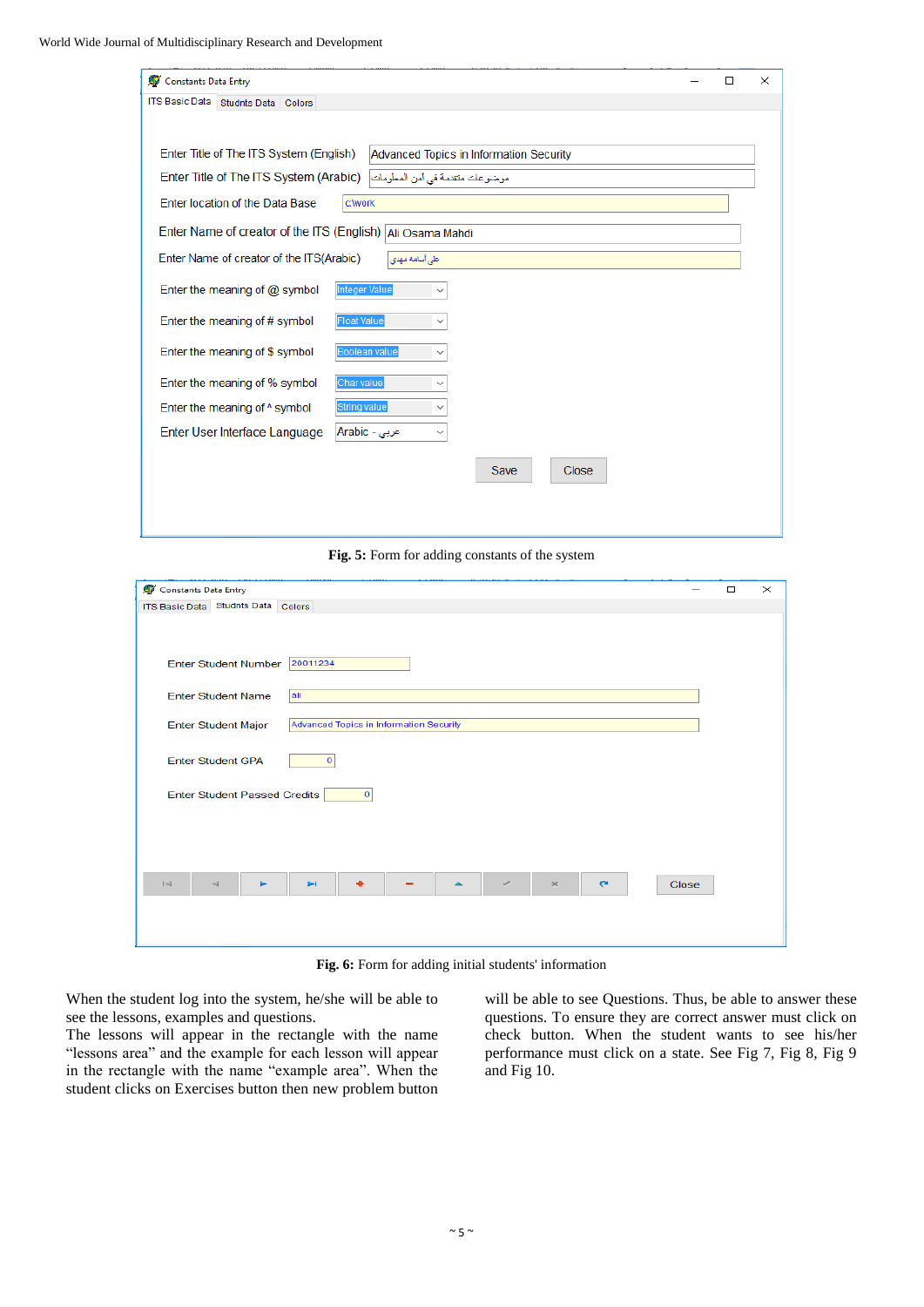



| Ali Osama Mahdi                                                                            |              | $\Box$ | $\times$       |
|--------------------------------------------------------------------------------------------|--------------|--------|----------------|
| Choose One Lesson Chapter One                                                              | $\checkmark$ |        |                |
| New Problem<br>Check<br>Solution<br><b>Stats</b><br>Close                                  |              |        |                |
| Problem # 1<br>Difficulty Level # 1                                                        |              |        |                |
|                                                                                            |              |        |                |
|                                                                                            |              |        |                |
|                                                                                            |              |        |                |
|                                                                                            |              |        |                |
|                                                                                            |              |        |                |
|                                                                                            |              |        |                |
|                                                                                            |              |        |                |
|                                                                                            |              |        |                |
|                                                                                            |              |        |                |
| Hardware is the most vulnerable to attack and the least susceptible to automated controls. |              |        | $\mu_{\rm{b}}$ |
|                                                                                            |              |        |                |
| $\Box T$<br>$\Box F$                                                                       |              |        |                |
|                                                                                            |              |        |                |
|                                                                                            |              |        |                |
|                                                                                            |              |        | v              |
|                                                                                            |              |        | $\bar{\rho}$   |
|                                                                                            |              |        |                |
|                                                                                            |              |        | $\mathcal{Q}$  |

**Fig 8:** Student Exercises form.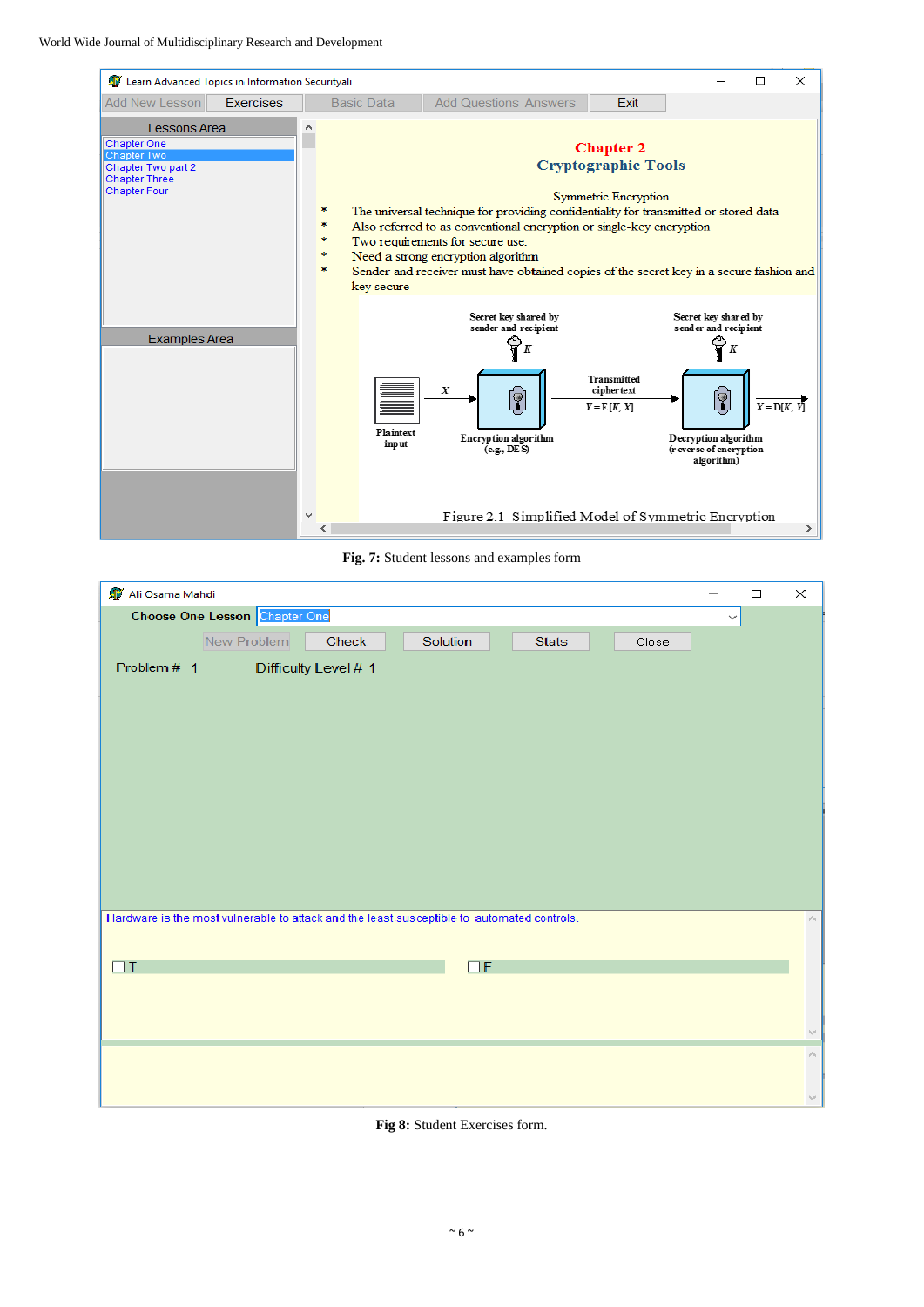World Wide Journal of Multidisciplinary Research and Development

| Ali Osama Mahdi               |                      |          |              |                                                         |              | $\Box$ | $\times$                    |
|-------------------------------|----------------------|----------|--------------|---------------------------------------------------------|--------------|--------|-----------------------------|
| Choose One Lesson Chapter One |                      |          |              |                                                         | $\checkmark$ |        |                             |
| New Problem                   | Check                | Solution | <b>Stats</b> | Close                                                   |              |        |                             |
| Problem # 8                   | Difficulty Level # 1 |          |              |                                                         |              |        |                             |
|                               |                      |          |              |                                                         |              |        |                             |
|                               |                      |          |              |                                                         |              |        |                             |
|                               |                      |          |              |                                                         |              |        |                             |
|                               |                      |          |              |                                                         |              |        |                             |
|                               |                      |          |              |                                                         |              |        |                             |
|                               | $\times$             |          |              |                                                         | Project1     |        |                             |
|                               |                      |          |              |                                                         |              |        |                             |
|                               |                      |          |              | You Have Done Difficulty Level 1 of Lesson: Chapter One |              |        |                             |
|                               |                      |          |              | Successfully with current score: 88                     |              |        |                             |
|                               |                      | OK       |              |                                                         |              |        |                             |
|                               |                      |          |              |                                                         |              |        | $\mathcal{O}_2$             |
|                               |                      |          |              |                                                         |              |        |                             |
|                               |                      |          |              |                                                         |              |        |                             |
|                               |                      |          |              |                                                         |              |        |                             |
|                               |                      |          |              |                                                         |              |        | $\mathcal{N}_{\rm eff}$     |
|                               |                      |          |              |                                                         |              |        | $\mathcal{O}_{\mathcal{N}}$ |
|                               |                      |          |              |                                                         |              |        |                             |
|                               |                      |          |              |                                                         |              |        | <b>Build</b>                |

**Fig 10:** message to tell student successfully in this level

| Tutor Status                                            |                                       |                                      |                     | □ | $\times$ |
|---------------------------------------------------------|---------------------------------------|--------------------------------------|---------------------|---|----------|
| <b>Session Date</b><br>11/28/2016<br>Student Name admin |                                       | Problem No $\boxed{8}$               | Student No 00000000 |   |          |
| studentNo ProblemNo difficulty                          | CurrentScore OverallScore SessionDate |                                      | title               |   |          |
| 8<br>$\triangleright$ 00000000                          | 88                                    | 88 11/28/2016 1:51:47 PI Chapter One |                     |   |          |
| $\langle$                                               |                                       |                                      |                     |   | >        |
|                                                         |                                       |                                      | <b>n</b> Close      |   |          |

**Fig. 11:** Student statistics form.

# **Evaluation**

We have evaluated the Intelligent Tutoring System for teaching Advanced Topics in Information Security by presenting the system to a group of teachers who specialize in teaching Information Security and a group of students in Al-Azhar University taken the course. We asked both groups to evaluate the ITS system. Then we asked them to fill questionnaire about the ITS system. The questionnaire consisted of questions concerning benefit of ITS, comprehensiveness of the material, quality of ITS design and quality of the material. The result of the evaluation by teachers and students were superb.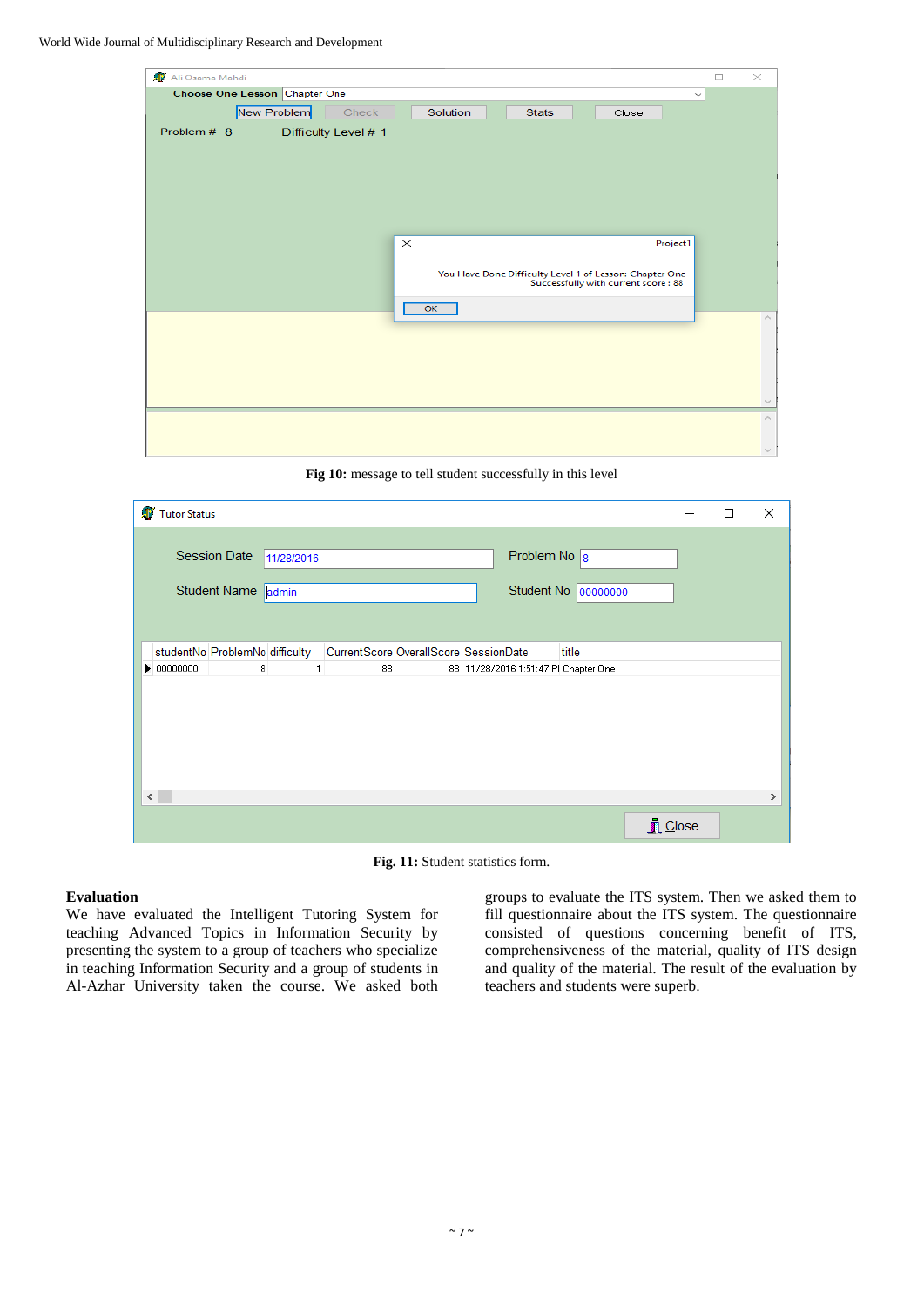

**Fig. 11:** shows the evaluation of ITS.

## **Conclusion**

In this paper, we have designed an Intelligent Tutoring System for teaching Advanced Topics in Information Security by using ITSB authoring tool. The system was designed to facilitate the study of teaching Advanced Topics in Information Security to students and overcome the difficulties they face with ease and smoothness. System architecture and requirements of each part in the system have been explained. We conducted an evaluation of the ITS system by teachers and students and the results were more than very good.

## **References**

- 1. Abu-Naser, S; Ahmed, A; Al-Masri, N; Deeb, A; Moshtaha, E; AbuLamdy, M; ,An Intelligent Tutoring System for Learning Java Objects, International Journal of Artificial Intelligence and Applications (IJAIA), 2(2), 2011,
- 2. Abu Naser, S. S; Developing an intelligent tutoring system for students learning to program in C++,Information Technology Journal, Scialert,7,7,1055-1060,2008
- 3. C. J. Butz, S. Hua, R. B. Maguire, **"**A web-based Bayesian intelligent tutoring system for computer programming**"**, Web Intelligence and Agent Systems, Vol.4, No.1, pp.77-97 · January 2006.
- 4. Mona H. Mahmoud, Sanaa H. Abo El-Hamayed, **"**An Intelligent Tutoring System for Teaching the Grammar of the Arabic Language, Journal of Electrical Systems and Information Technology**"**, 2016 , Available: http://dx.doi.org/10.1016 /j.jesit.2016.04.001.
- 5. Hennessy, Sara, Tim O'Shea, Rick Evertsz, and Ann Floyd. "An Intelligent Tutoring System Approach to Teaching Primary Mathematics." Educational Studies in Mathematics 20, no. 3 (1989): 273-92. http://www.jstor.org/stable/3482472.
- 6. Carter, Elizabeth and Blank, Glenn D, **"**An Intelligent Tutoring System to Teach Debugging**"**, Artificial Intelligence in Education: 16th International Conference, AIED 2013, Memphis, TN, USA, July 9- 13, 2013.
- 7. Maria Virvou, Dimitris Maras, Victoria Tsiriga, **"**Student Modelling in an Intelligent Tutoring System for the Passive Voice of English Language**"**, Educational Technology & Society, 3(4), 2000.
- 8. Mohamed Bouker, and Mohamed Arteimi, **"**Utilizing learning styles for effective web-based learning**"**, MSc thesis, Academy of Graduate studies-Libya, 2006.
- 9. Major, N and Reichgelt H., **"**COCA- A Shell for intelligent tutoring systems.**"**, in proceedings of Intelligent Tutoring Systems, Frasson,C., Gautheir, G. and McCalla G., eds, Springer Verlag, Berlin, 1992.
- 10. Chrstan Wolf, **"**I-Weaver: Towards learning stylebase e-learning in computer science education**"**, proceedings of the Australian Computing Education Conference, 2003.
- 11. Abu Naser, S. S. (2016). ITSB: An Intelligent Tutoring System Authoring Tool. Journal of Scientific and Engineering Research, 3(5), 63-71.
- 12. Abu Naser, S. S.; Mahdi, A., A proposed Expert System for Foot Diseases Diagnosis, American Journal of Innovative Research and Applied Sciences. 2016; 2(4):160-174.
- 13. Mahmoud, A. Y., & Chefranov, A. G. (2009, October). Hill cipher modification based on eigenvalues hcm-EE. In *Proceedings of the 2nd international conference on Security of information and networks* (pp. 164-167). ACM.
- 14. Mahmoud, A., & Chefranov, A. (2014). Hill cipher modification based on pseudo-random eigenvalues. *Appl. Math*, *8*(2), 505-516.
- 15. Mahmoud, A. Y., & Chefranov, A. G. (2010, May). Secure Hill cipher modifications and key exchange protocol. In *Proc of 17 th IEEE International Conference on Automation, Quality and Testing, Robotics AQTR*.
- 16. Ahmed, Y. M., & Chefranov, A. (2011). Hill cipher modification based on pseudo-random eigen values HCM-PRE. *Applied Mathematics and Information Sciences (SCI-E)*, *8*(2), 505-516.
- 17. Chefranov, A. G., & Mahmoud, A. Y. (2010, September). Elgamal public key cryptosystem and signature scheme in GU (m, p, n). In *Proceedings of the 3rd international conference on Security of information and networks* (pp. 164-167). ACM.
- 18. Doukhnitch, E., Chefranov, A. G., & Mahmoud, A. (2013). Encryption Schemes with Hyper-Complex Number Systems and Their Hardware-Oriented Implementation. *Theory and Practice of Cryptography Solutions for Secure Information Systems*, 110.